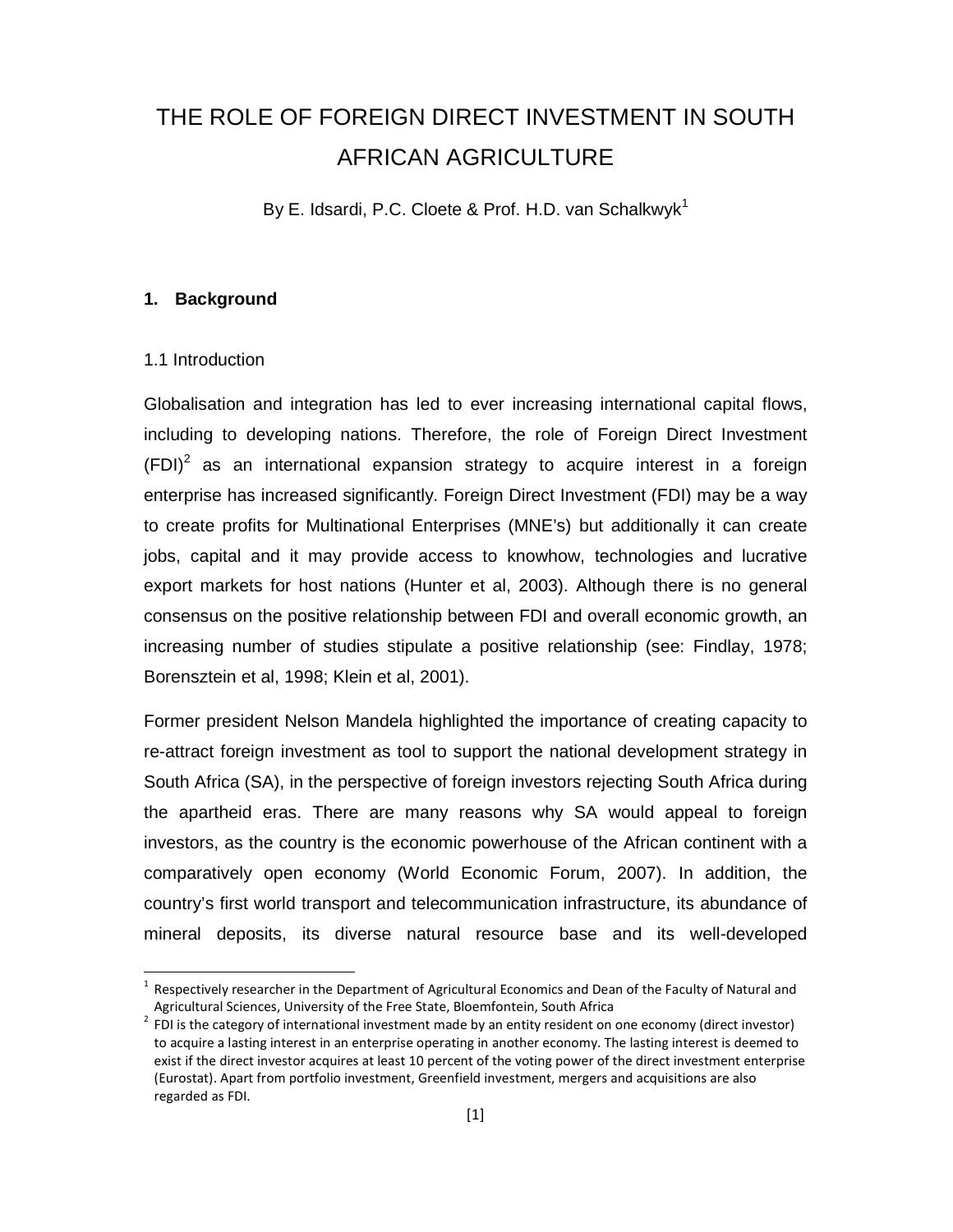manufacturing industry all contribute to the country's favourable investment prospects. Furthermore, a study amongst 81 European companies investigating the reasons why they invested in the Southern African Development Cooperation (SADC) region revealed that about 84 percent distinguished the size of the local market to be an incentive, 40 percent indicated the availability of raw materials and 21 percent had strategic reasons (Econews, 2003).

Although foreign capital inflows have risen rapidly since 1994, to date SA has not received the high levels of FDI it expected or needs. In comparison, the total inflow of FDI in South Africa was twice as low as Nigeria's, six time as low as Brazil's, and four times as low as India's and Australia's inflows in 2007 (UNCTAD, 2008). Although, apart from Nigeria, all these economies are larger, the ratio of inflows to GDP of 2 percent still makes SA a poor performer. Furthermore, South Africa attracted about 11 percent of total African FDI inflows in 2007, as where it attracted 80 percent of total FDI inflows in Southern Africa. The UN Conference on Trade and Development (UNCTAD) measures FDI performance<sup>3</sup> and the inward FDI potential<sup>4</sup> for 141 economies. South Africa is classified as an underperformer indicating a low FDI performance and a low FDI potential. For the period 2005 – 2007 the country is ranked 112<sup>th</sup> globally for FDI performance and  $74<sup>th</sup>$  for FDI potential. The raw data for South Africa reveals that the underperformance is mainly due to (UNCTAD, 2009):

• low GDP per capita,

 $\overline{a}$ 

- low share of exports in GDP
- low amount if telephone mainlines per 100 inhabitants,
- low global share in imports of parts of electronics and cars
- low global share exports of services

 $3$  The FDI performance index is the ratio of a country's share in global FDI inflows to its share in global GDP.

<sup>&</sup>lt;sup>4</sup> The inward FDI potential index captures several factors expected to affect an economy's attractiveness for foreign investors.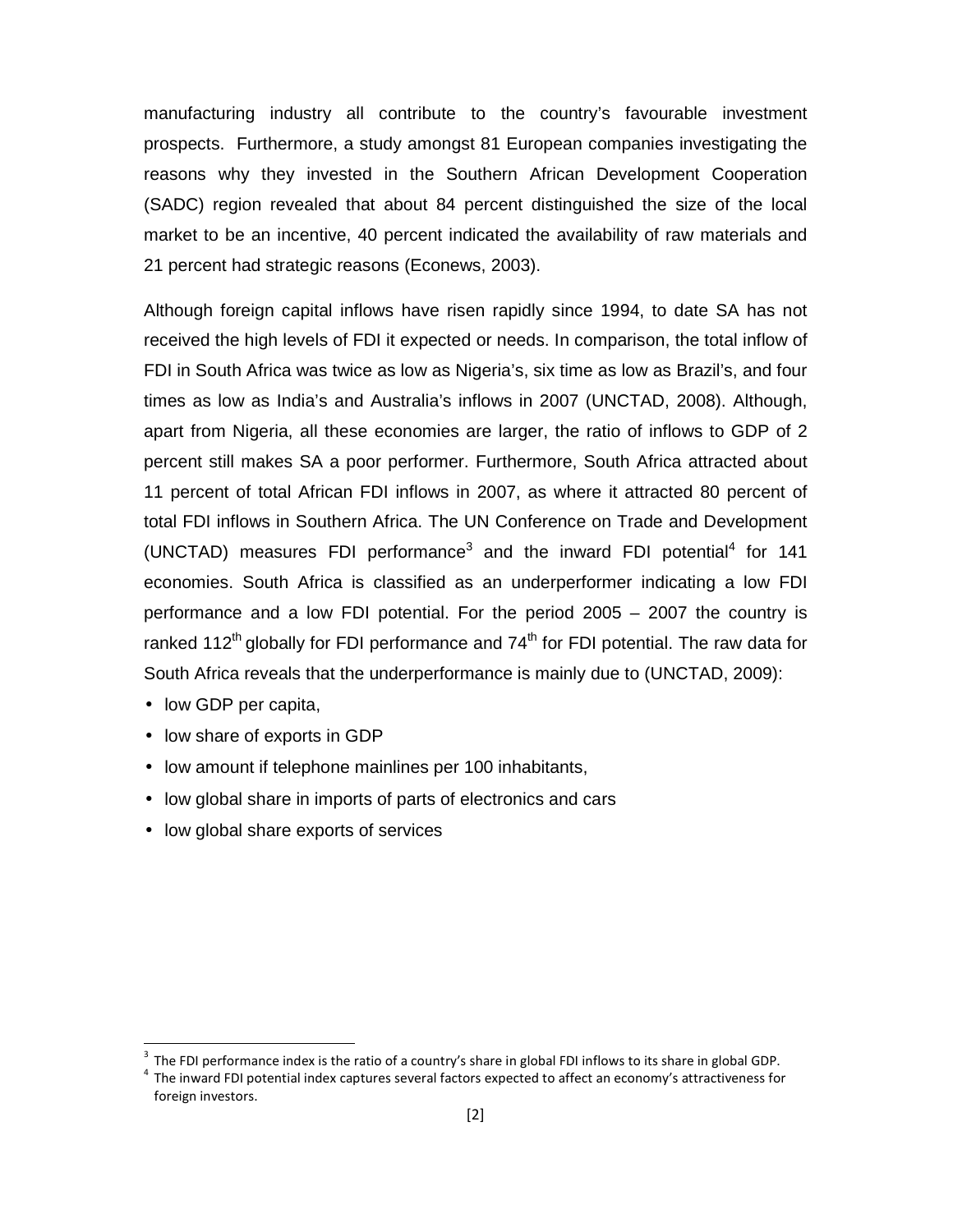### 1.2 FDI in South Africa

Apart from the poor performance of SA in attracting global FDI, the inflows are fairly skew distributed over the various economic sectors. Of the total FDI inflows about 44 percent is directed to the mining sector and 26 percent to the manufacturing sector as where agriculture only received 0.11 percent in 2007 (SARB, 2008). In Figure 1 a depiction is given of the contribution of each sector to GDP, GDP growth per sector as well as the share of total FDI inflows in the period 2005 to 2007. From the figure it becomes clear that the size of industry does not necessarily impact the amount of FDI inflows in that sector. Thus the sectoral investment attractiveness is influenced by other factors than simply its economic size.



### **Figure 1: Contribution to GDP, GDP growth and share in total FDI inflows per economic sector for the period 2005 - 2007**

Source: SARB, 2009

The sources of FDI are also fairly skew distributed as becomes evident from Figure 2. Europe is by far the largest foreign investor in South Africa, with the United Kingdom (UK) as main source, accountable for almost 71% of all foreign investments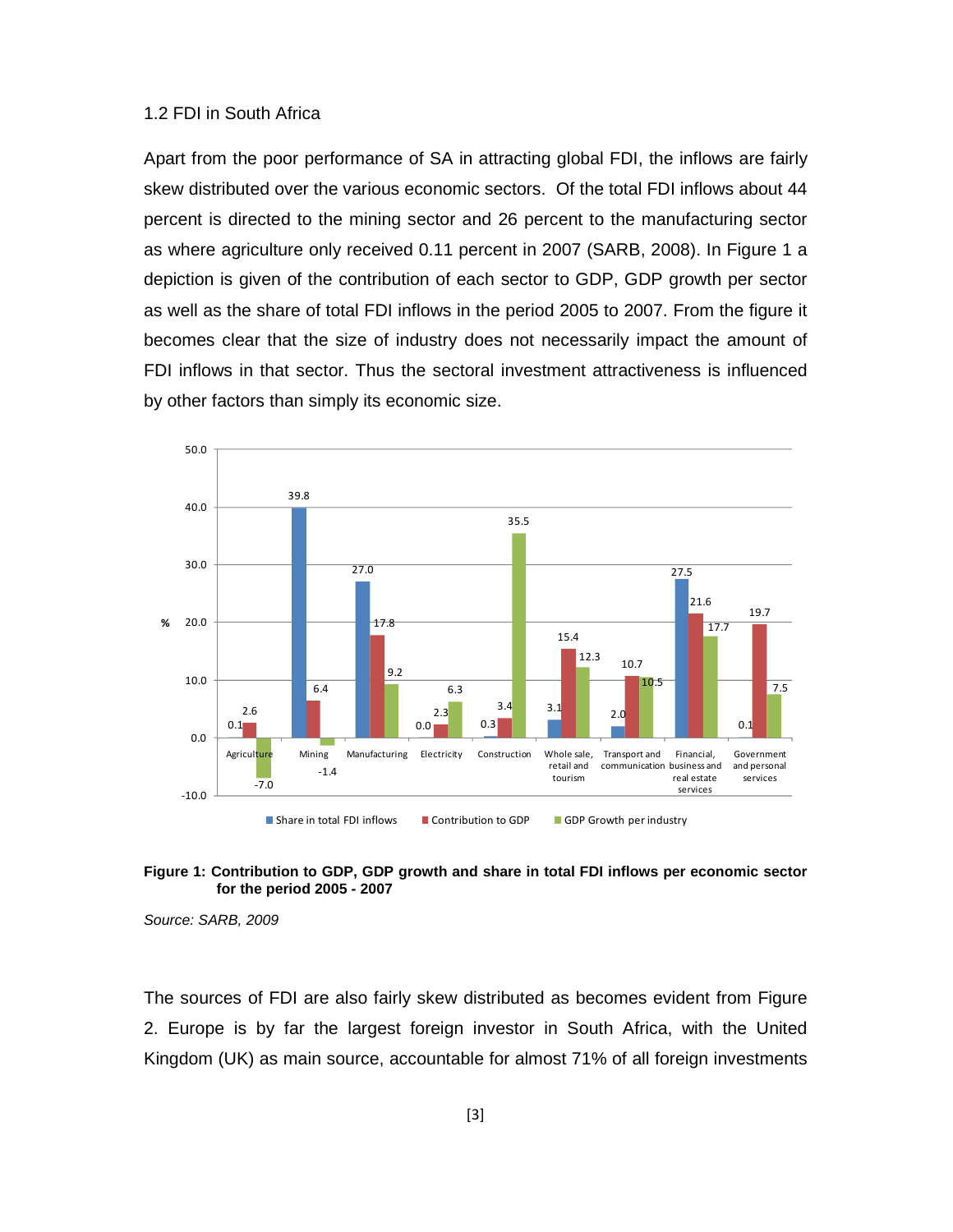in the period 2005 to 2007. Germany, the USA and The Netherlands are other important sources of direct investments in South Africa.



**Figure 2: Sources of FDI inflow for the period 2005 - 2007** 

Source: SARB, 2009

In Figure 3 the GDP of the UK, South Africa's most important source of FDI, is plotted against its FDI flow to South Africa. The relationship between economic growth in the donor country and its FDI flow to the host country is not very strong as becomes evident from this Figure.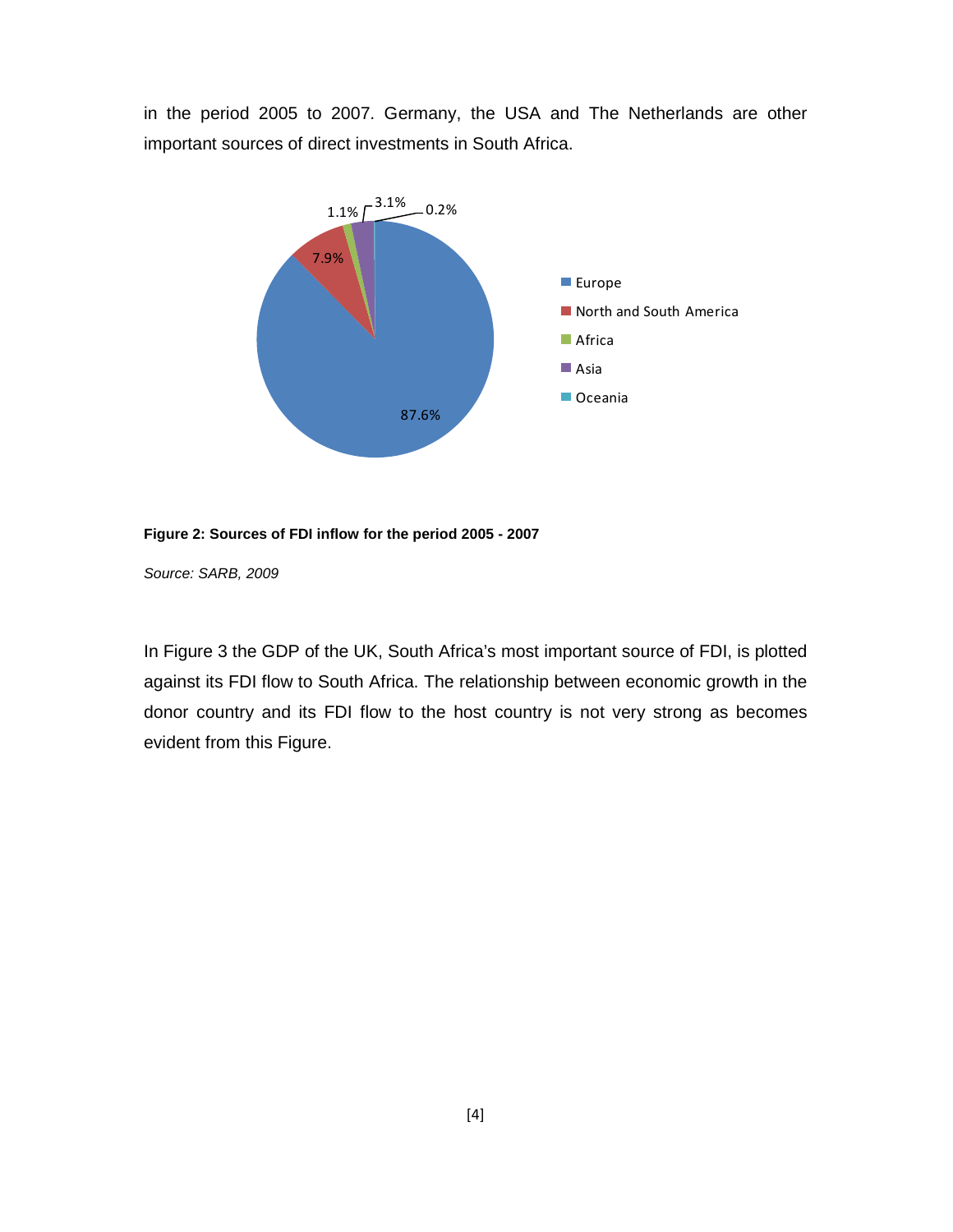

**Figure 3: Trends in UK's GDP and FDI flow to South Africa for the period 1996 to 2007** 

Note: The GDP of the UK is plotted on the secondary vertical axis

Source: SARB, 2009

The trends in South Africa's total FDI inflows and FDI in agriculture is shown in Figure 4. The average yearly growth of total FDI inflows in the depicted period was 36 percent as where the average yearly growth for agricultural FDI inflows was 10 percent.



**Figure 4: Trends in South Africa's total and agricultural FDI inflows between 1994 and 2007** 

Note: Total FDI inflows are plotted on the secondary vertical axis

Source: SARB, 2009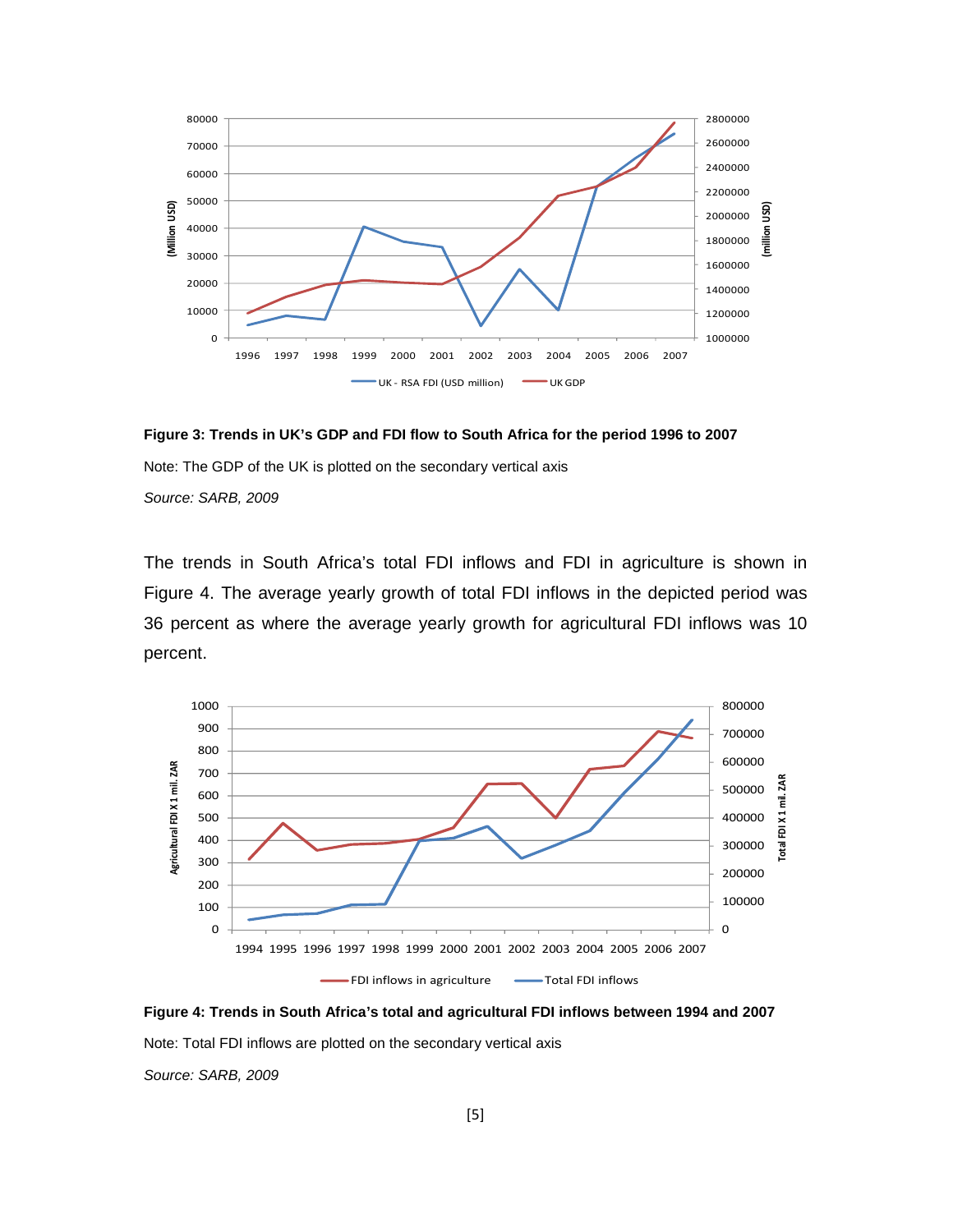Despite its relatively small size, agriculture plays an important role in the local economy, contributing towards national food security, improving the socio-economic environment and assisting in achieving national economic development goals. In 2006, the primary agricultural sector contributed 2.7 percent towards GDP, however, when forward and backward linkages of the sector were taken into consideration, it's estimated that its contribution increases to a notable 20 to 30 percent of total national GDP (OECD, 2006). Moreover, investment in agriculture from national government has been comparatively diminutive, increasing from 0.33 percent of the total budget expenditure in 2003/04 to 0.55 percent in 2006/07 (Treasury, 2008). In addition, private investment in agriculture reflected by Gross Fixed Capital Formation (GFCF) has remained stable in absolute terms over the last decade (ABC, 2008). However, the share of agriculture in the national GFCF has decreased significantly to 3.7 percent in 2005.

It is viewed that if an industry does not have competitive advantages it will not attract investment. The competitiveness of the agricultural sector is measured by the Relative Trade Advantage (RTA). The relationship of the RTA and FDI in the agro sector is plotted in Figure 5 for the period 1994 to 2007. An RTA of more than 1 is classified as 'competitive' and a RTA between -1 and 1, as is the case for the depicted period, can be classified as 'marginal competitive'. The competitiveness shows a downward trend since 2002. A clear pattern of the causal relationship between FDI and RTA is not apparent from the figure.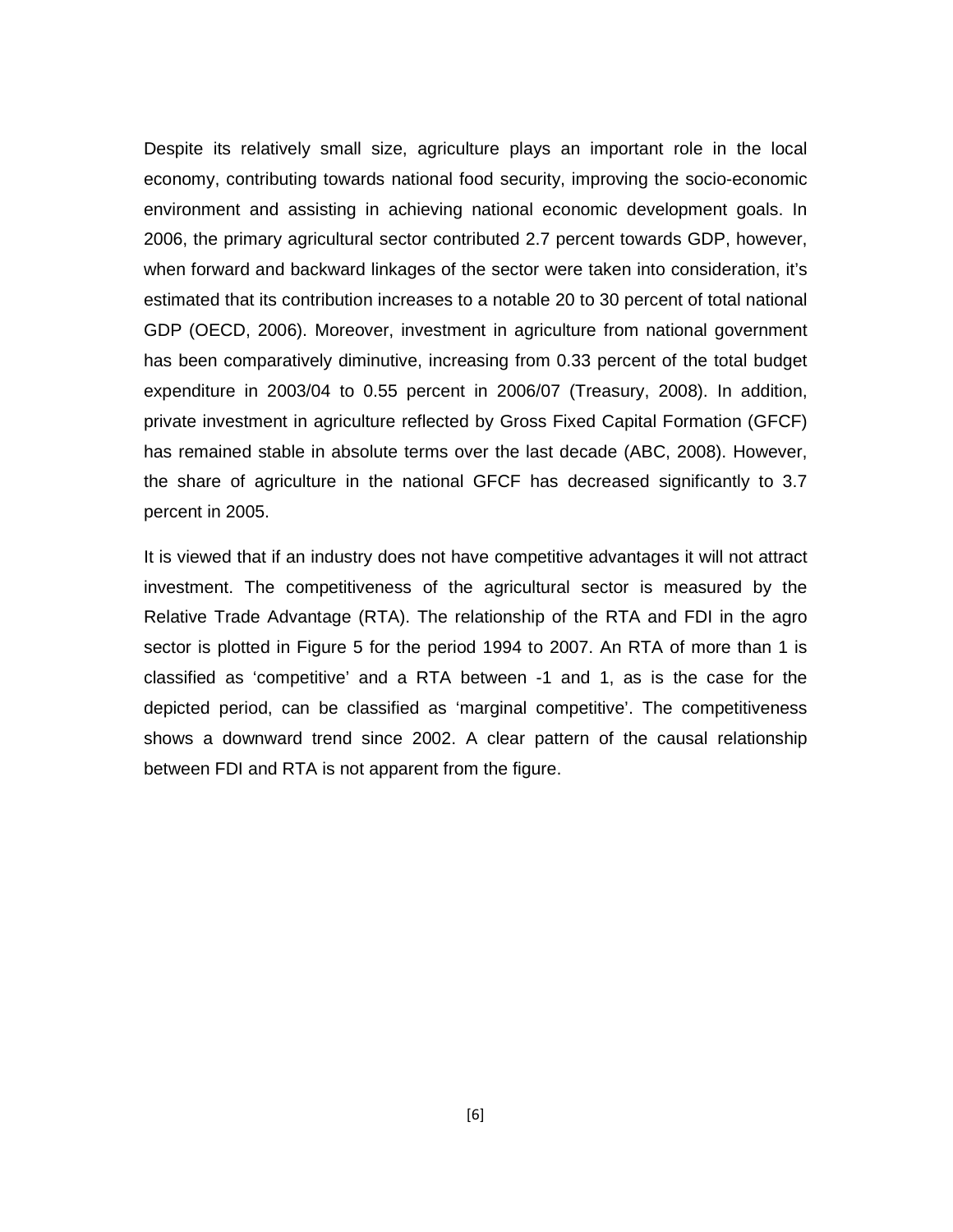

**Figure 5: Relationship between FDI inflows in agriculture agricultural competitiveness** 

Source: SARB, Agricultural Business Chamber (2009)

### **2. Objectives**

Against this background, attracting more capital inflows of FDI into the agriculture and food industry could be a workable strategy to develop and enhance the overall sector. Studies conducted in Brazil (Farina et al, 2003), Vietnam (Binh, 2004) and in East Asia (Sattaphon, 2006) showed beneficial impacts of FDI on the food sector in terms of: promoting exports and creating an export base, increased land use and production capacity, introduction of advanced technologies and job creation.

Although many aggregate econometric studies have been conducted (see Root et al 1979 & Wheeler et al, 1985 & Lucas, 1993), a broad consensus on the major determinants of FDI has been elusive. This lack of consensus can be partly attributed to the lack of reliable and accurate data on FDI flows and its potential determinants, particularly at the sectoral level, and the fact that most empirical work has analyzed FDI determinants by pooling a group of countries that may be structurally diverse.

The framework for attracting foreign capital to the South African agricultural sector needs to be favourable. Apart from a general overview of FDI and FDI in agriculture,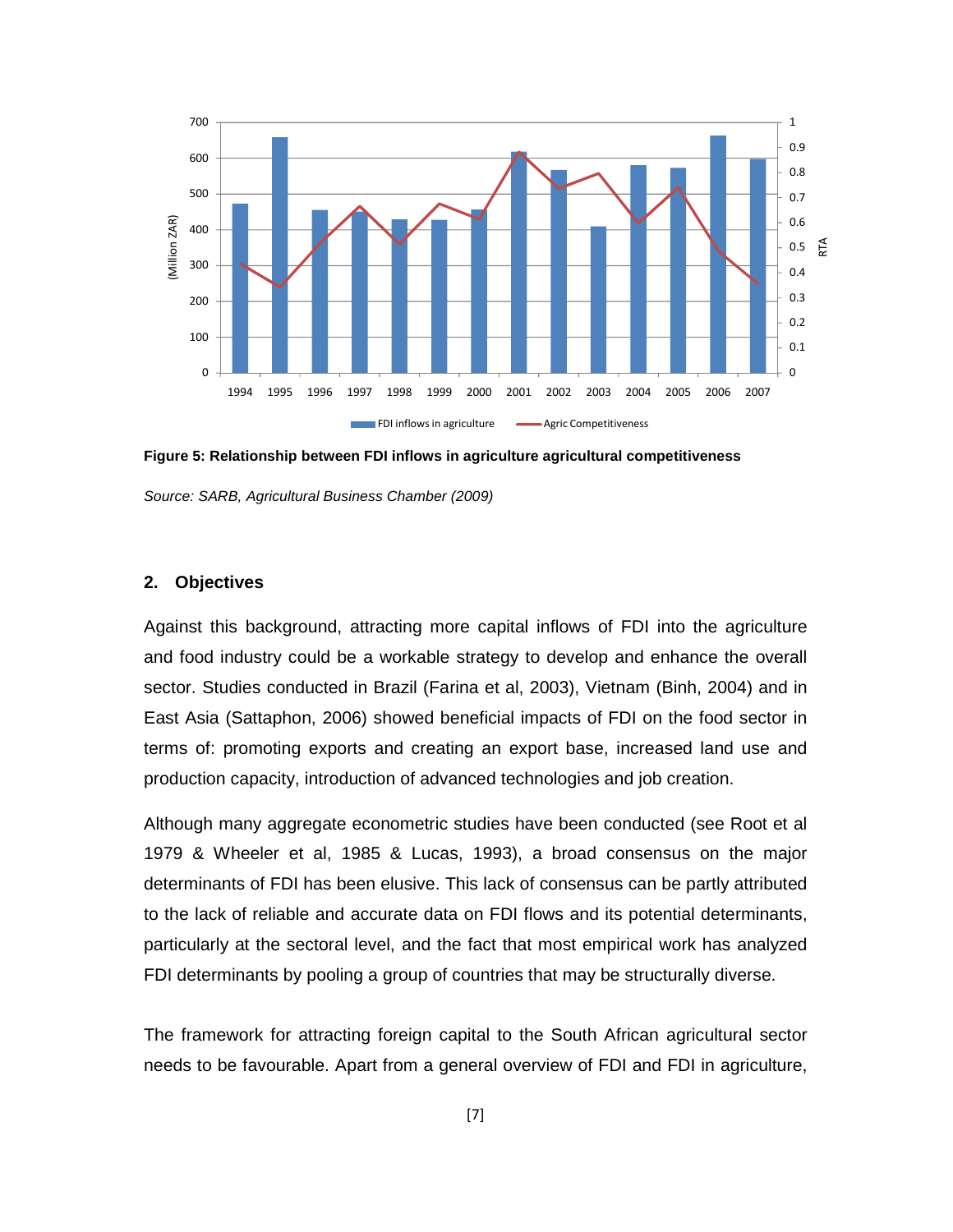this study will attempt to characterise the determinants of FDI flows into the agricultural sector. In order to analyse the FDI environment in SA the study contains a Strengths, Weaknesses, Opportunities and Threats (SWOT) analysis based on literature review. This will ultimately form the basis for a sector broad strategy towards attracting more FDI inflows.

# **3. Methodology**

 $\overline{a}$ 

The low degree of freedom (4) due to the small amount of observations (only 13 due to limited data availability<sup>5</sup>), prohibits the application of regression analysis to test for significant relationships between the explanatory variables and FDI inflows. Therefore correlation analysis will be performed to analyse the direction of linear association of the factors that influence the inflow of FDI in agriculture.

The dependent variable will consist of time series data on the amount of private foreign liabilities of the South African agricultural sector<sup>6</sup> as a ratio of agricultural GDP for the period 1994 – 2006. Foreign liabilities of South Africa value consists of equity capital, reinvested earnings and long- en short term capital. The dependant variable will be deflated into real values and made stationary to correct for time trend.

<sup>&</sup>lt;sup>5</sup> The South African Reserve Bank has no records on pre 1994 FDI inflows at a sectoral level.

 $^6$  Agricultural sector as defined under the ISIC classification, including agri-processing, forestry and fishing activities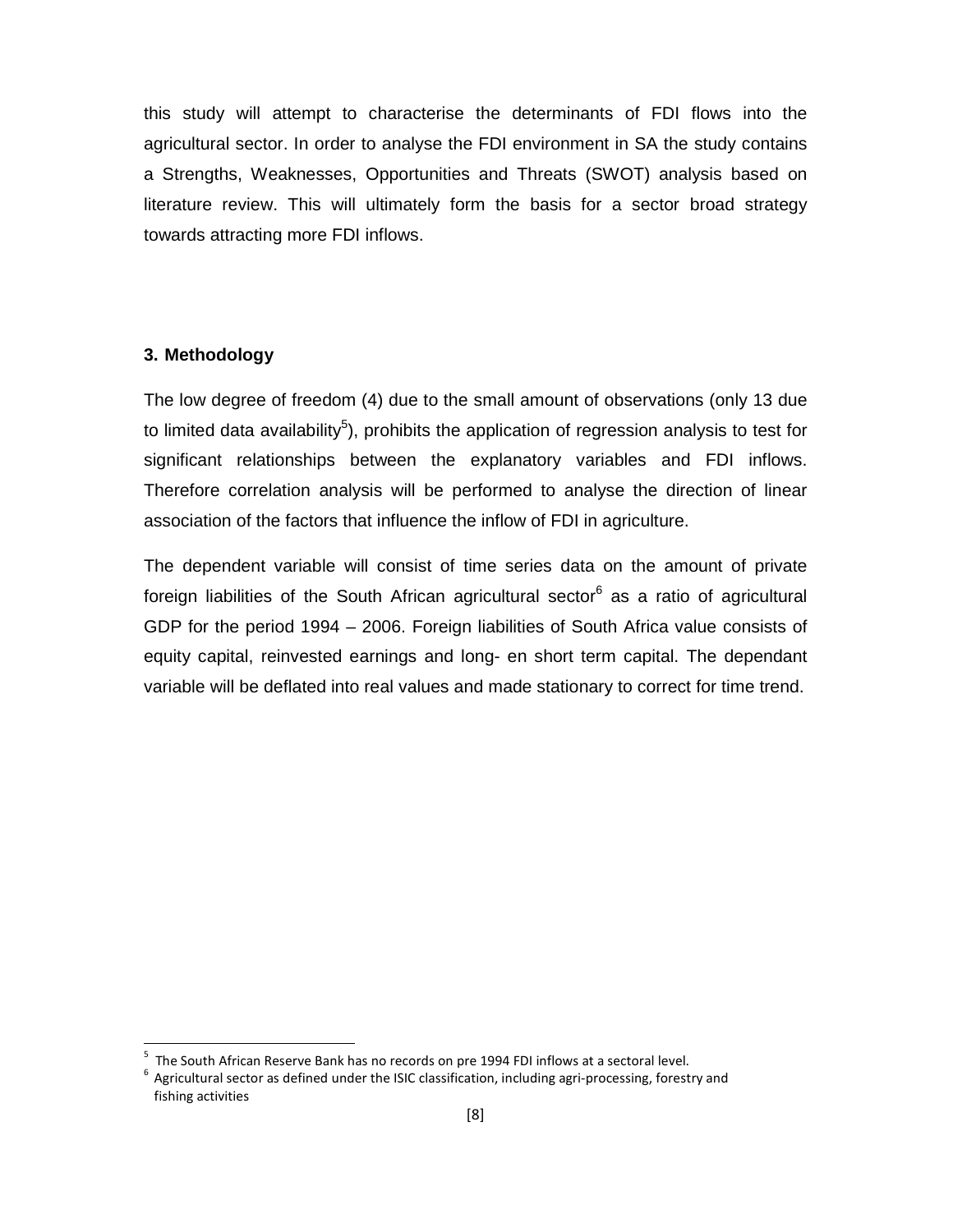The explanatory variables<sup>7</sup> hypothesised to influence FDI are depicted in Table 1.

| Variable                                                              | Measure / proxy                                                                               | <b>Expected sign</b> |
|-----------------------------------------------------------------------|-----------------------------------------------------------------------------------------------|----------------------|
| Gross Domestic Product (GDP)                                          | market size                                                                                   | $+$                  |
| GDP growth                                                            | market attractiveness                                                                         | $\ddot{}$            |
| <b>Agricultural GDP</b>                                               | size of the agricultural sector                                                               | $+$                  |
| Growth of agricultural GDP                                            | sectoral performance                                                                          | $\ddot{}$            |
| Real Effective Exchange Rate (REER)                                   | favourable incentive for foreign<br>investment                                                |                      |
| Agricultural trade openness                                           | ratio of total agricultural trade to<br>agricultural GDP                                      | $\ddot{}$            |
| Inflation rate                                                        | economic stability                                                                            |                      |
| Government expenditure on agriculture as<br>share of agricultural GDP | importance of agriculture in the<br>national policy framework                                 | $\ddot{}$            |
| Agricultural trade linkages with the EU                               | relationship of trade flows and FDI<br>with SA's most important<br>agricultural trade partner | $+$                  |
| Agricultural Competiveness Status (RTA)                               | measurement of global<br>competitiveness of the agricultural<br>sector                        | $\ddot{}$            |

|  | Table 1: Explanatory variables (observations from 1994 to 2007) |
|--|-----------------------------------------------------------------|
|--|-----------------------------------------------------------------|

### **4. Results and conclusions**

### 4.1 Correlation analysis

l,

In Table 2 the results of the correlation analysis are shown. Due to the limited amount of available data, the analysis is constrained to the signs of the correlation coefficients<sup>8</sup>. Most signs are as expected (see Table 1), however it seems remarkable that the growth of Agricultural GDP has no correlation with FDI inflows. This may be explained by the fact that some years showed large negative growth.

<sup>&</sup>lt;sup>7</sup> Various studies have examined the determinants of total FDI inflows, see: Gastanga et al, 1998; De Mello,1997; Aseidu, 2002; Lim, 2001; Holland et al, 1998

<sup>&</sup>lt;sup>8</sup> More observations are needed to make reliable conclusions on significance and strength of the various correlations coefficients. Correlation cannot be validly used to infer a causal relationship.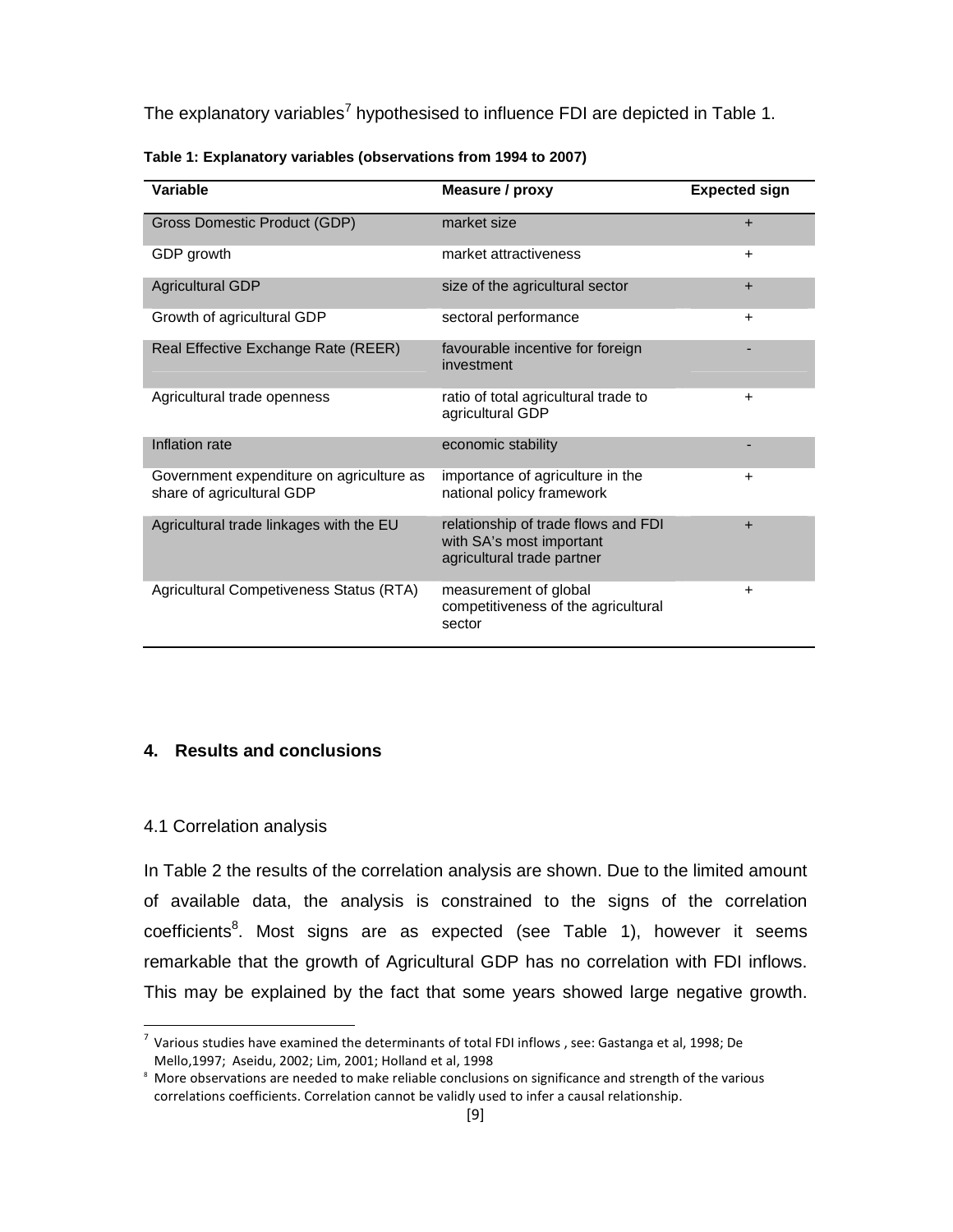The size of the sector reflected by Agricultural GDP also has a negative impact on FDI inflows, implying that the size of economic sector does not imply a positive attractiveness for FDI. Furthermore, the exchange rate shows a positive relationship with FDI inflows which may imply that considerations of exchange rate play a marginal role in investment decisions. Remarkably, the agricultural trade linkages with the EU have no correlation with FDI inflows. It seems there's no link with the amount of agricultural trade with the EU and the amount of FDI inflows. The same is the case for agricultural competitiveness.

| <b>Factor</b>                                                             | <b>Direction of correlation</b> |
|---------------------------------------------------------------------------|---------------------------------|
| <b>Total real GDP</b>                                                     | $+$                             |
| GDP growth                                                                | $+$                             |
| <b>Real agricultural GDP</b>                                              |                                 |
| <b>Agricultural GDP growth</b>                                            | $+/-$                           |
| <b>REER</b>                                                               | $+$                             |
| <b>Agricultural trade openness</b>                                        | $+$                             |
| <b>Inflation rate</b>                                                     |                                 |
| Agricultural trade linkages with EU                                       | $+/-$                           |
| Government spending on agriculture as share of agricultural<br><b>GDP</b> | $+$                             |
| <b>Agricultural Competiveness Status</b>                                  | $+/-$                           |

#### **Table 2: Results of correlation analysis**

As data limitations prohibit the establishment of a comprehensive FDI model for agriculture, lessons learned from other sectors need to be interpreted. Predicting investment flows, particular in agricultural, however remains a difficult exercise as many exogenous factors play a role. Further survey research in this field is needed to establish consensus on why and how foreign businesses invest in the South African agricultural and foods sector.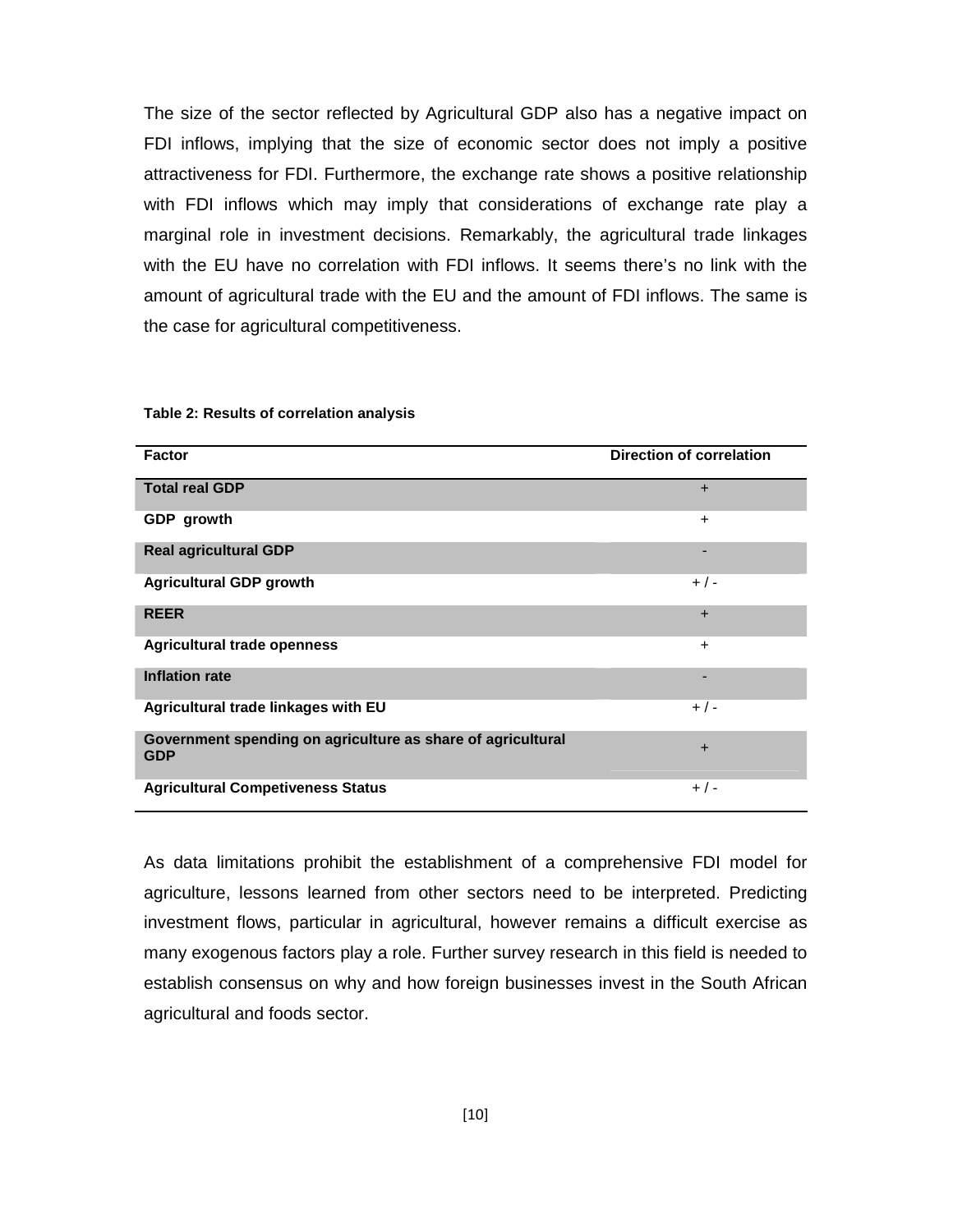### 4.2 FDI environment

A SWOT analysis is applied to identify the internal and external factors that need to be addressed in a sector broad FDI strategy (Gelb et al, 2000; Clark, 2003; Esterhuizen et al, 2000).

## Strengths:

- o Well- established agricultural sector
- o Sound macro-economic policies
- o Political stability
- o Good infrastructure
- o Most FDI is market-seeking
- o Factor market above average for developing country
- o Most critical resources locally sourced
- o Most foreign entrants have met their expectations
- o Tax treaties in place with most partners
- o An open economy
- o Monetary policies to attract FDI

### Weaknesses:

- o Little Greenfield investments
- o Official environment is a constraint
- o Poor administrative environment
- o South Africa not yet deeply integrated in global production processes
- o Low worker productivity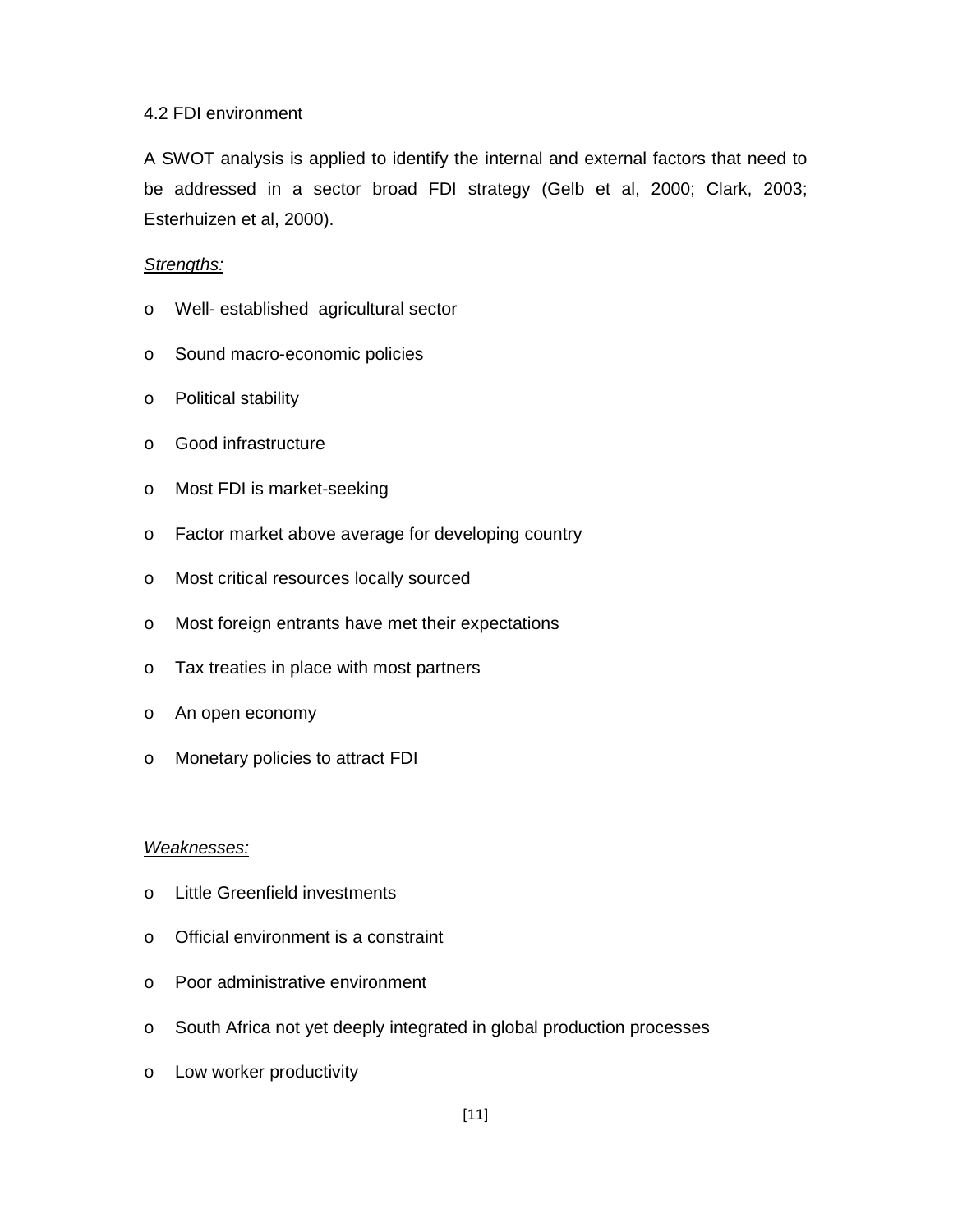- o Agro- food sector is marginally competitive
- o High cost of doing business
- o High transport cost
- o No comprehensive agri-business policy
- o Government capacity is very limited
- o Low agricultural R&D output

# Opportunities:

- o Most critical resources locally sourced
- o Large labour base
- o Proposed creation of a one-stop FDI facilitation centre
- o Privatization of state enterprises
- o More focus on capital intensive FDI
- o International promotion of South African agriculture as an attractive investment opportunity
- o Creating a South African identity in the international business environment
- o Social and environmental responsible production
- o Induced and market driven innovation

# Threats:

- o Uncertainty around land-reform and Black Economic Empowerment
- o Too much focus on labour intensive FDI
- o Uncertainties about the new presidency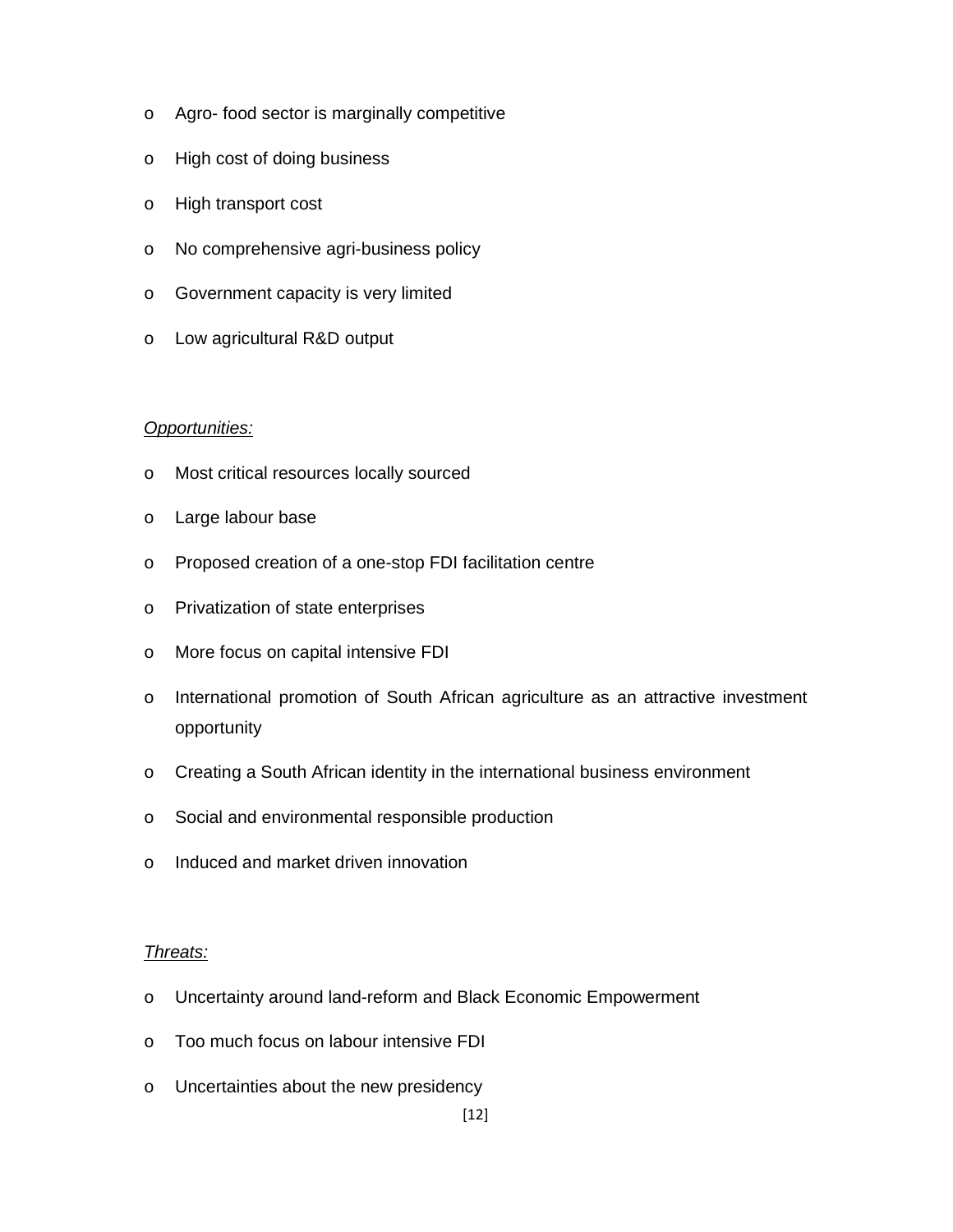- o Strength of labour unions and its alliance with the ANC
- o High crime rate
- o Limited availability of qualified black managers (BEE)
- o Historical legacy of the country
- o FDI targeted at resource extraction and cheap labour will not enhance development
- o Large carbon footprint of exports
- o Financial and economic crisis

## **5. Recommendations**

Most of the investigated determinants of FDI inflows in agriculture are macroeconomic and institutional in nature and therefore difficult to be influenced by industry. However, they form an incentive for both sector and government to develop a strategy to attract more foreign capital when these factors are more favourable.

The sector broad strategy needs to encompass the weaknesses and threats of the SWOT analysis and enhance the identified strengths and opportunities. Furthermore, it should be based on further research on why international businesses do, or do not, invest in South African Agriculture.

The process of developing a strategic plan for agricultural FDI needs to be inclusive and owned by the industry with the government as facilitator. The stakeholders involved should include: National Department of Agriculture, Department of Trade and Industry, Department of Economic Affairs, Producer Organisations, Agribusiness Chamber, Farmer's Unions and Banks.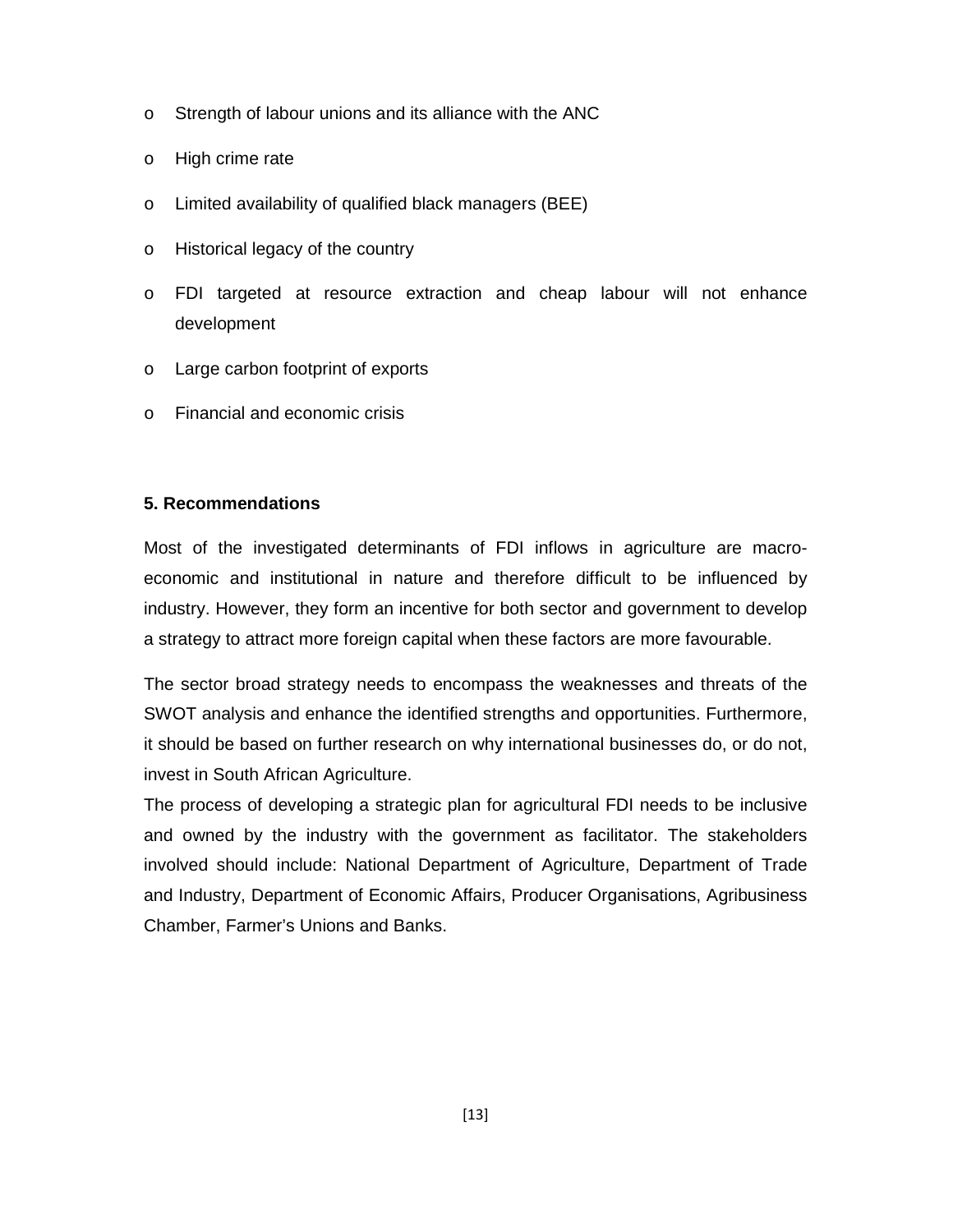### **6. References**

ABC, Agricultural Business Chamber (2008). Sector Plan review 2008. Pretoria, South Africa

Asiedu, E. (2002). On the Determinants of Foreign Investment to Developing Countries: Is Africa Different? Department of Economics, University of Kansas, USA

Binh, T.N. (2004). Vietnam: FDI for Agriculture 1988-2003, and orientations for 2010. International support Group, Ministry of Agriculture and Rural Development, Hanoi, Vietnam

Borensztein, E. & De Gregorio, J. & Lee, J-W. (1998). How does Foreign Direct Investment affect economic growth? Journal of International Economics, Vol. 45, pp. 115-135

Clark H.R., Bogran A. (2003). Foreign Direct Investment in South Africa. Denver Journal for International Law and Policy, Vol. 27:3.

De Mello, L.R. (1997). Foreign Direct Investment in Developing Countries and Growth: A Selective Survey. Journal of Development Studies, 34.1:1-34

Esterhuizen D., Van Rooyen C.J., Doyer O.T. (2000) Are We Still Investing in South African Agriculture?: Perceptions, Evidence and Analysis. Agribusiness Chamber, Pretoria

Econews. 15 April 2003. Foreign Investment in SADC. USAID/Pretoria

Ferina, E.M.M.Q. & Viegas, C.A.S. (2003). Foreign Direct Investment in the Brazilian Food Industry in the 90s. International Food and Agribusiness Management Review, Vol 5, Issue 2 2003

Findlay, R. (1978). Relative backwardness, Foreign Direct Investment and the transfer of technology: a simple dynamic model. Quarterly Journal of Economics, Vol. 42, pp. 371-393

Gelb S., Black A. (2004). Foreign Direct Investment in South Africa. In "Investment Strategies in Emerging Markets", Estrin S., p. 177 – 212.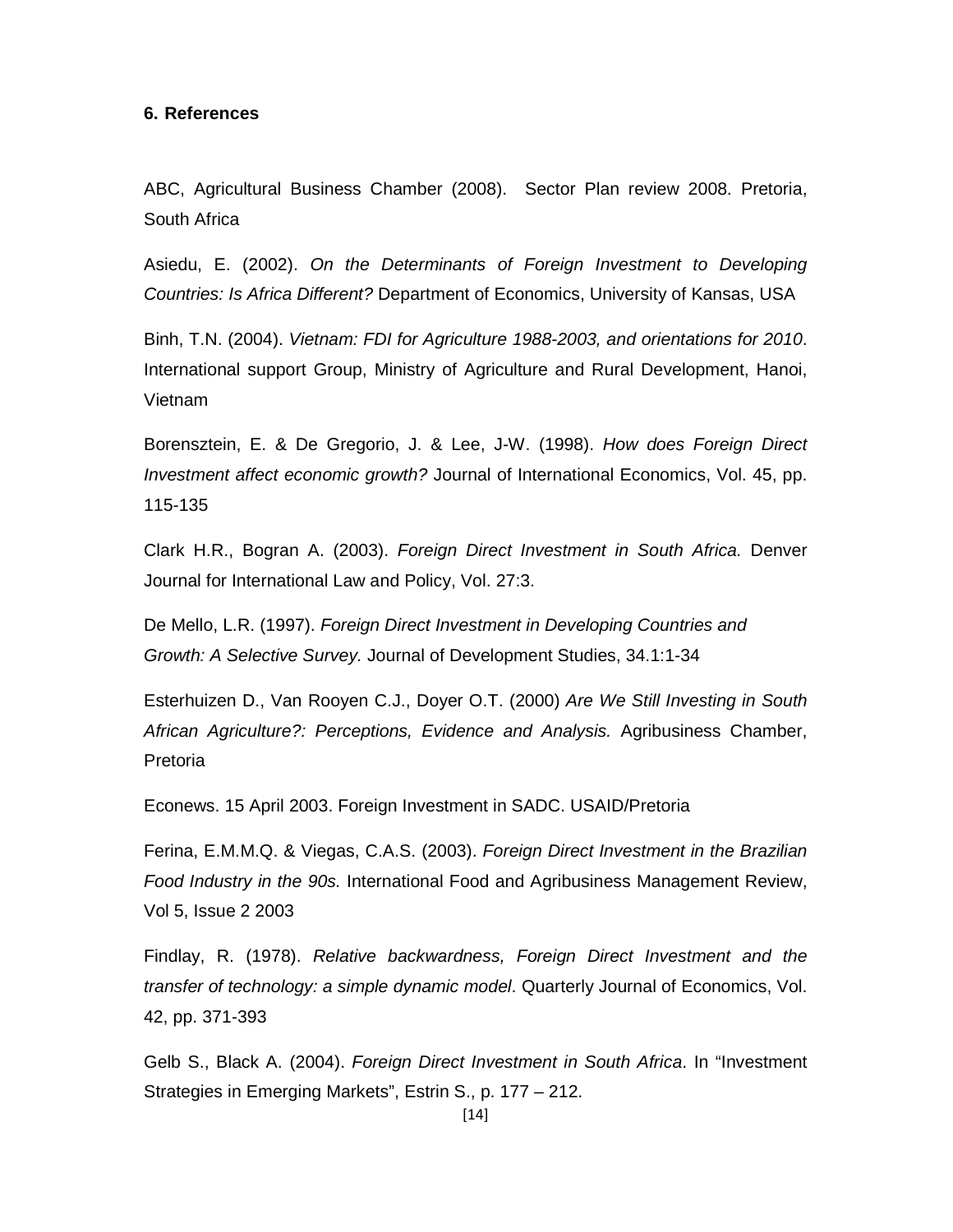Gastanaga, V. & Nugent, J.B. & Bistra, P. (1998). Host Country Reforms and FDI Inflows: How Much Difference do they Make? World Development, 26.7: 1299-1314

Holland, D. & Pain, N. (1998). The Diffusion of Innovations in Central and Eastern Europe: A Study of the Determinants and Impact of Foreign Direct Investment. National Institute of Economic and Social Research, London, UK

Hunter, C.R. & Bogran, A. (2003). Foreign Direct Investment in South Africa. Denver Journal of International Law & Policy, Vol. 27:3

Klein, M. & Aaron, C. & Hadjimichael, B., (2001). Foreign Direct Investment and poverty reduction. World Bank, Washington DS, USA

Lim, E.G. (2001). Determinants of, and the Relation Between, Foreign Direct Investment and Growth: A Summary of the Recent Literature. International Monetary Fund (IMF) Working Paper, WP/01/175

Lucas, R. (1993). On the Determinants of Direct Foreign Investment: Evidence from East and Southeast Asia. World Development 21(3)

Root, F. & Ahmed. A. (1979). Empirical Determinants of Manufacturing Direct Foreign Investment in Developing countries. Journal of Economic Development and Cultural Change, 27:751:767

Sattaphon, W. (2006). Do Japanese Foreign Direct Investment and Trade Stimulate Agricultural Growth in East Asia? Panel Co integration Analysis. Contributed paper prepared for presentation at the International Association of Agricultural Economists Conference, Gold Coast, Australia, August 12- 18, 2006

South African Reserve Bank (SARB). Quarterly Bulletins: International Economic Relations [Internet], Available from: < http://www.reservebank.co.za > [Accessed October 2008]

Treasury, Department: National Treasury of South Africa (2008). Provincial and budget expenditure review: 2003/04-2009/10, Pretoria, South Africa